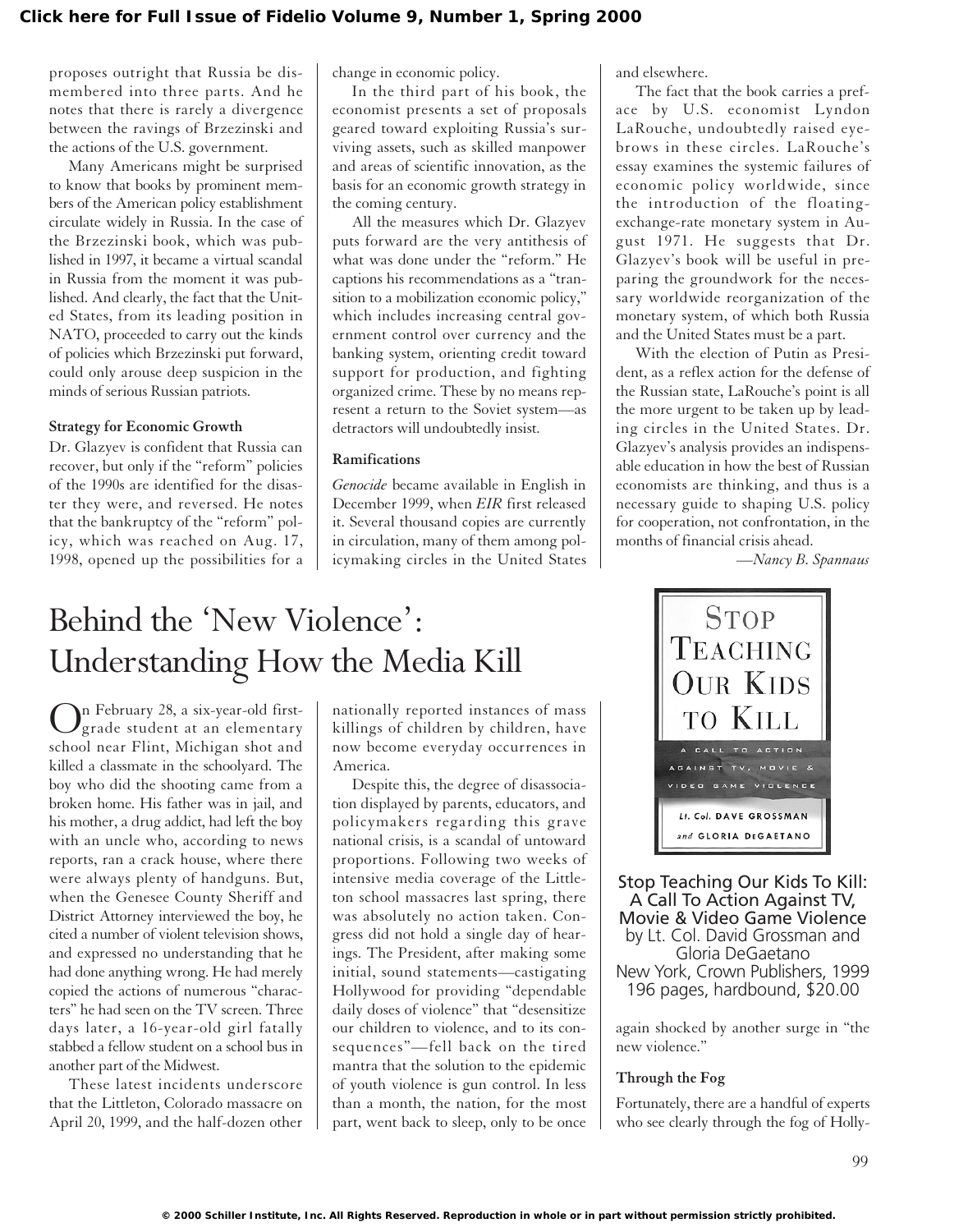wood propaganda, and who have pinpointed the actual causes and scale of this new American tragedy. One of the most valuable books to appear on what is being done to America's children is *Stop Teaching Our Kids To Kill,* by Lt. Col. David Grossman and Gloria DeGaetano.

Colonel Grossman is perhaps America's leading expert on the rampant abuse of behavior modification techniques in military and police training, and in the burgeoning violent video-game industry, targetted at our nation's most vulnerable citizens, our youth. His earlier book, *On Killing,* provided an in-depth historical and analytical account of the devastating consequences of the use of aversive conditioning and other mindcontrol methods, in training soldiers and police officers to overcome their aversion to killing human beings. His writings provide as crucial an insight into the escalating pattern of police abuse of "shoot-to-kill," as they do into the "Manchurian children" phenomenon.

Coincidentally, Colonel Grossman lives in Jonesboro, Arkansas, the scene of one of the first of the schoolyard killing sprees by teenage and pre-teen boys. He experienced first hand, the anguish of the community, and had access to a good deal of information about the two boys who, using professional military tactics, carried out the carnage, literally pinning their victims down in a killing field, while they fired a total of 27 rounds, many with deadly accuracy.

As Colonel Grossman noted at the outset of his current contribution, coauthored by another expert in the field, Gloria DeGaetano, "So here I am, an expert in the field of 'killology,' as it is referred to, and a school massacre of terrible proportion happens right in my backyard. . . . It was March 24, 1998; a schoolyard shooting that left four girls and a teacher dead. Ten others were injured and two boys, ages eleven and thirteen, were convicted of murder.

"I spent the first three days after the tragedy at Westside Middle School, where the shootings took place, working with the counselors, teachers, students, and parents. None of us had ever done anything like this before. We all felt that there were lessons to be learned, and

perhaps the most important one is this: children do not naturally kill."

# **Transforming Children into Killers**

With that in mind, Colonel Grossman and DeGaetano set out to provide a concise profile of how children are transformed into killers, oblivious to the realworld consequences of their actions. The book is a devastatingly powerful call—a primer for parents, teachers, legislators, and citizens of all stripes—to wake up and realize that a \$10-billion-ayear industry has been created, here in the United States, that is using the most mind-deadening behavior-modification techniques, to turn our nation's youth into unnatural-born killers.

The authors provide a systematic summary of the evidence that the burgeoning youth violence and brutality is the direct consequence of exposing our children to a daily dose of violence on television, in the movies, and in the video arcades. There is a new epidemic sweeping the country, which Grossman and DeGaetano call "AVIDS"—Acquired Violence Immune System Deficiency Syndrome. This is no cute play on words. The authors document, that exposing children to television, movie, and video violence during the formative years of brain functioning, can cause permanent damage, in the same way that babies born to crack addicts and other drug abusers can be permanently impaired.

The book shows that, since no later than the 1970's, the medical profession has repeatedly, publicly warned, that rampant exposure to media violence destroys cognitive capabilities, desensitizes children to the consequences of their own violent actions, and produces automatic stimulus-response patterns of behavior, often leading to tragic results, such as the recent Flint incident, and the larger body counts at Littleton, Paducah, Jonesboro, Conyers, etc.

# **Operant-Conditioning Techniques**

In a particularly powerful chapter, "Feel Something When You Kill," the authors reveal that the very "operant-conditioning techniques" used by the military and police agencies in training their troops to kill without compunction, are the basis for the increasingly lucrative point-andshoot video-game "industry."

"There are three things you need in order to shoot and kill effectively and efficiently," the authors write. "From a soldier in Vietnam to an eleven-year-old in Jonesboro, anyone who does not have all three will essentially fail in any endeavor to kill. First, you need a gun. Next you need the skill to hit a target with that gun. And finally you need the will to use that gun. The gun, the skill, and the will. Of these three factors, the military knows that the killing simulator takes care of two out of three by nurturing both the skill and the will to kill a fellow human being. Operant conditioning is a very powerful procedure of stimulus-response training, which gives a person the skill to act under stressful conditions."

The authors continue, "Today soldiers learn to fire at realistic, man-shaped silhouettes that pop up in their field of vision. This 'simulated' human being is the conditioning stimulus. The trainee has only a split second to engage the target. The conditioned response is to shoot the target, and then it drops. Stimulusresponse, stimulus-response, stimulusresponse—soldiers and police officers experience hundreds of repetitions of this. Later, when they're out on the battlefield or walking a beat and someone pops up with a gun, reflexively they will shoot, and shoot to kill." The punch line: "Now these simulators are in our homes and arcades—in the form of violent video games! If you don't believe us, you should know that one of the most effective and widely used simulators developed by the United States Army in recent years, MACS (Multipurpose Arcade Combat Simulator), is nothing more than a modified Super Nintendo game (in fact, it closely resembles the popular game Duck Hunt). . . . The FATS trainer (Fire Arms Training Simulator), used by most law enforcement agencies in this country, is more or less identical to the ultra-violent video arcade game Time Crisis."

# **Turn Off the Television**

The message could not be more straightforward. The authors of the television and movie violence, the designers and peddlers of the violent video games,